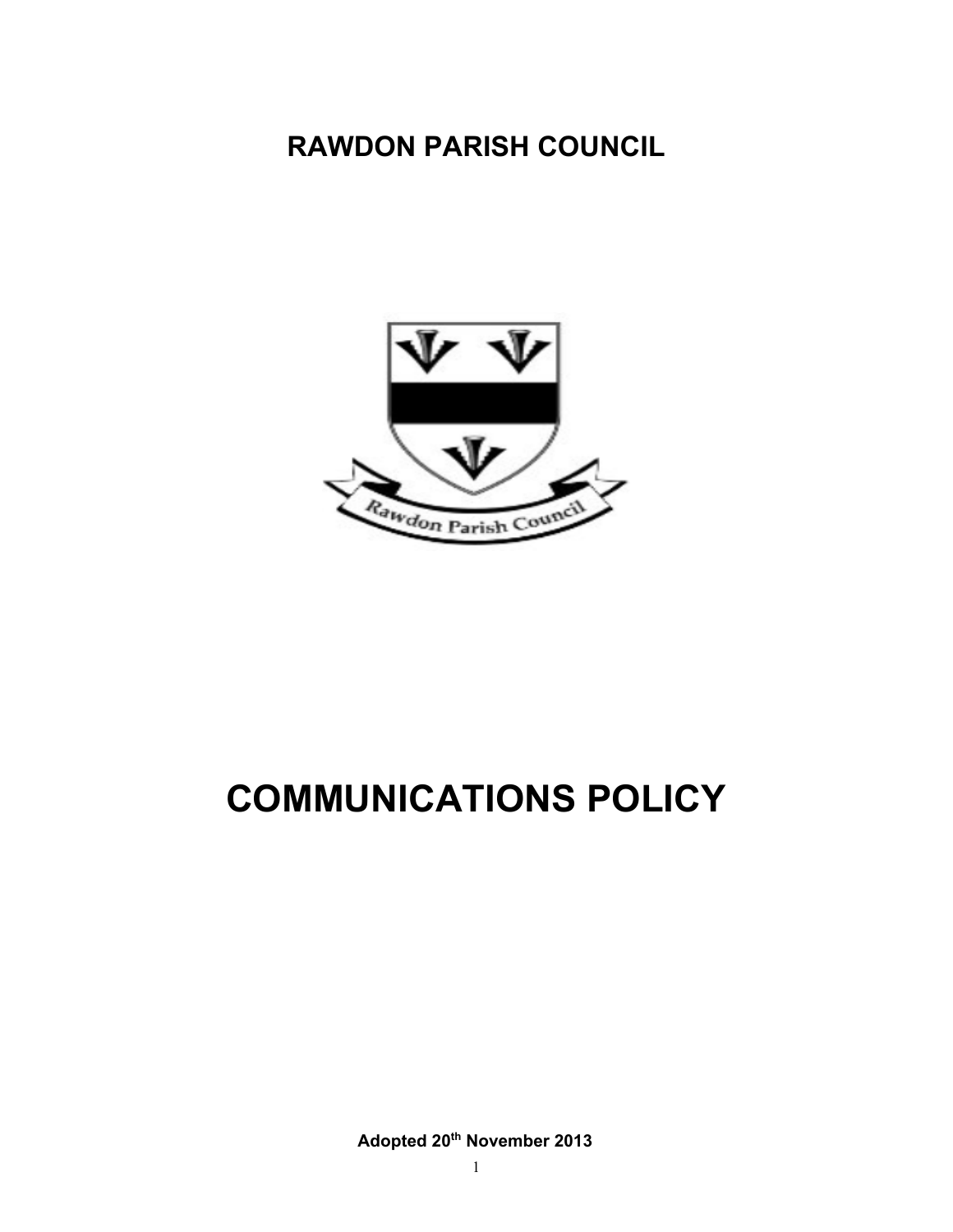## **RAWDON PARISH COUNCIL**

## **COMMUNICATIONS POLICY**

## **CONTENTS**

| Page 3 | <b>Introduction</b>                                            |
|--------|----------------------------------------------------------------|
|        | <b>Communication</b><br><b>Why is Communication important?</b> |
|        | What should we be communicating?                               |
| Page 4 | Who should we be communicating with?                           |
|        | How should we be communicating?                                |
| Page 5 | Press – Manage the media more effectively                      |
|        | Online presence – improve the councils<br>website              |
| Page 6 | More frequent and effective use of social<br>media             |
|        | Better promotion of the council's online<br>presence           |
| Page 7 | (from the council) should<br>Who<br>be<br>communicating?       |
| Page 8 | <b>Evaluation</b>                                              |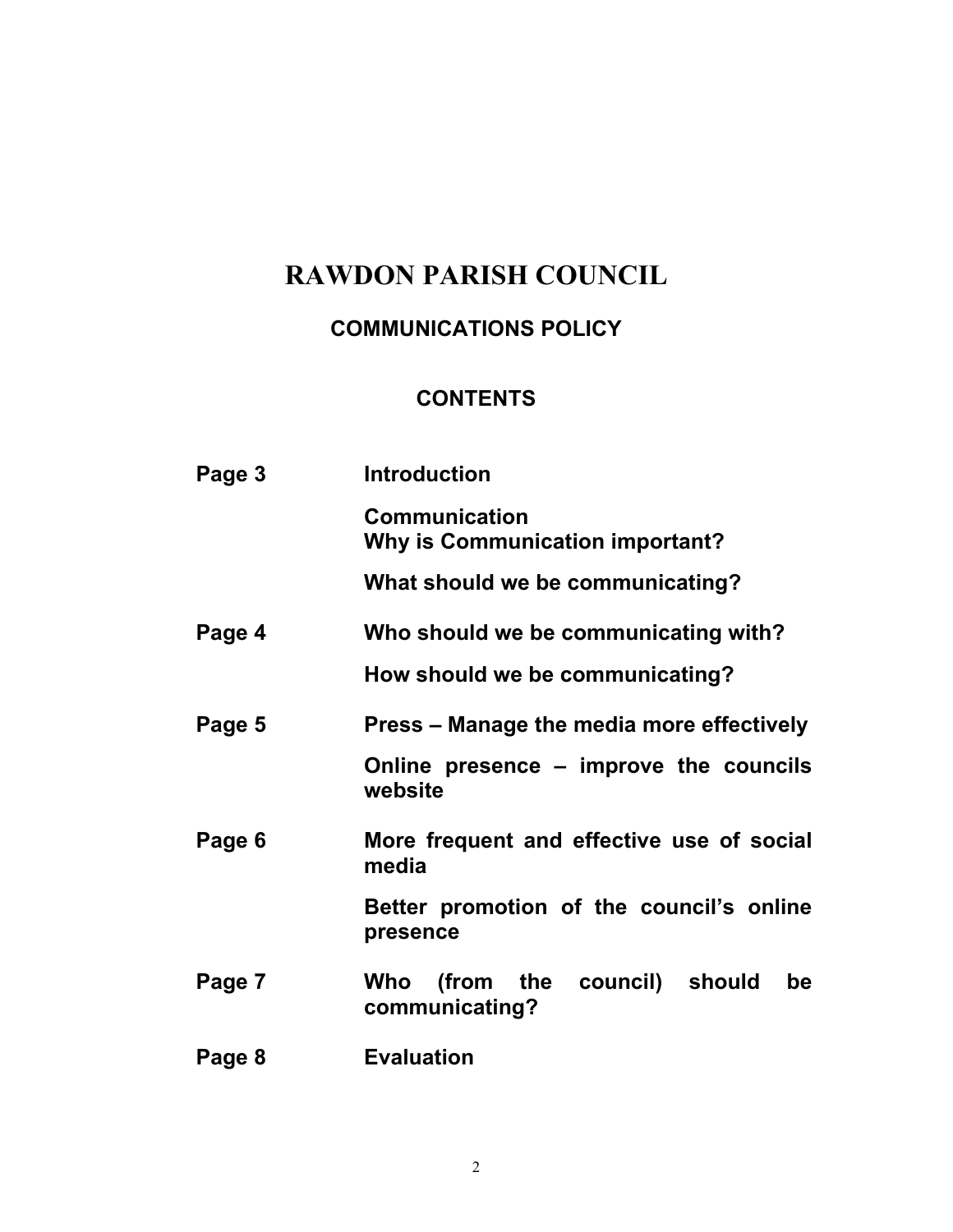#### **1.0 Introduction**

Rawdon Parish Council has undertaken to 'communicate, consult and engage'. The purpose of this policy is therefore to set out how the Council intends to achieve this and develop and improve its communications in the future.

The overall aim is to make Council communications a two-way process: to give people the information to understand accurately what we do, while also enabling the council to make informed decisions using information received from residents and partners.

#### **2.0 Communication**

#### **2.1 Why is communication important?**

Local government communications have, over the past few years, increasingly focused on reputation. Improved communications lead to recognition and respect – reputation *does* matter. Many councils fail to effectively communicate who they are and what they do – and the less people know about an organisation, the less likely they are to rate it highly.

The Parish Council, through good communication will understand and better meet the needs of the community, whilst also raising the profile of the village and the parish council

Good communications will enable the council to:

- better understand the needs of the community and develop appropriate strategies and priorities
- raise residents' satisfaction, trust and confidence by communicating about services provided by the Council.
- raise the profile of Rawdon as a destination
- attract businesses/employment to the village
- make best use of technology to innovate and engage with hard-to-reach groups such as young people
- proactively challenge inaccuracies and misrepresentations that might undermine the brand image or integrity of the council

#### **2.2 What should we be communicating?**

There are two methods of communicating:

- Proactive telling people information to influence and change attitudes
- Reactive giving residents information they have requested

Research by MORI, an independent research organisation, and the Local Government Association, suggests that the most important drivers of council reputation among local residents are:

- perceived quality of services overall
- perceived value for money
- media coverage
- direct communications
- council performance
- a clean, green and safe environment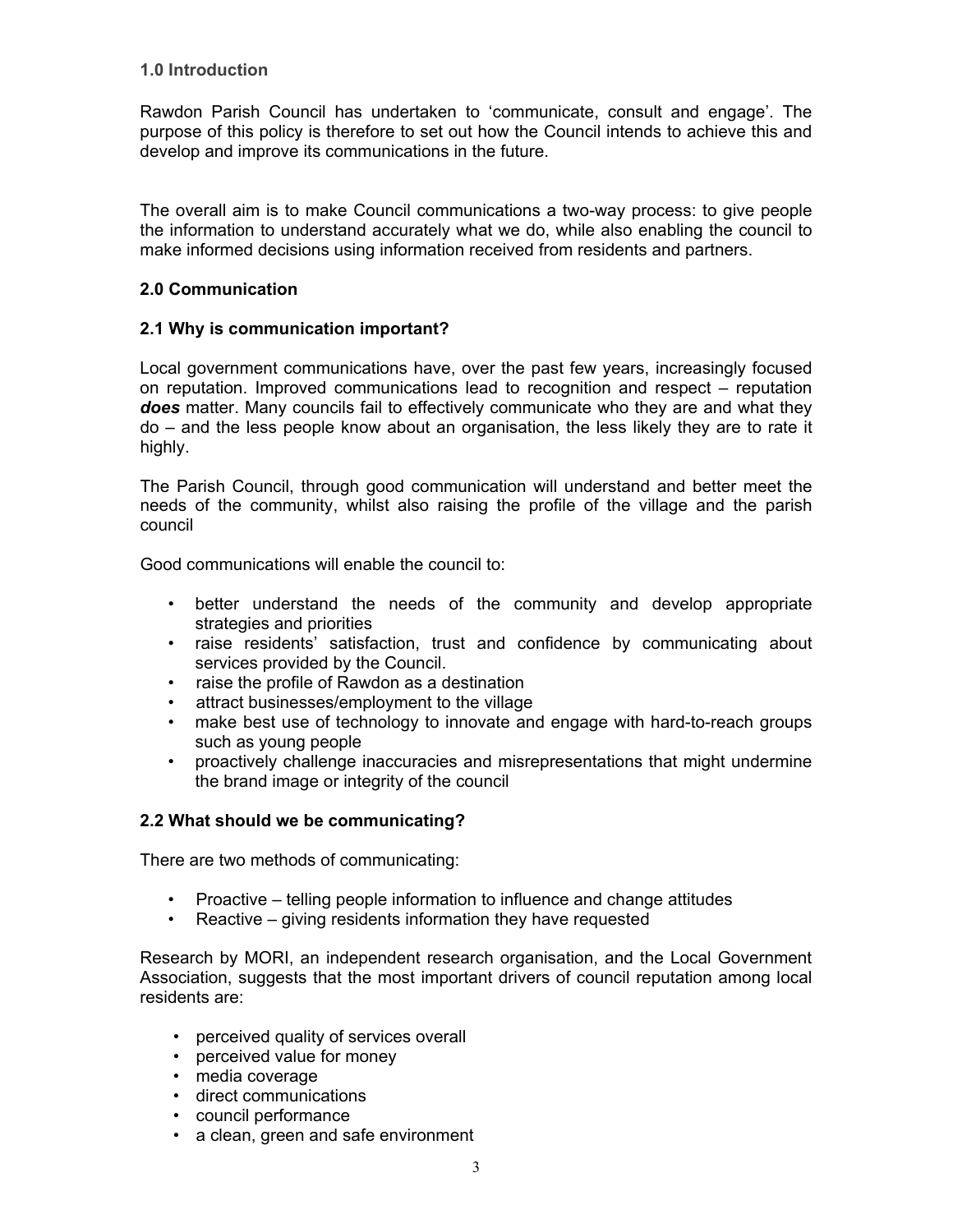• positive experiences of contact with council employees

If the council is to build a strong reputation, effectively inform residents, engage and improve customer satisfaction then these drivers must form the basis of its proactive and reactive communications.

#### **2.3 Who should we be communicating with?**

The council's audiences are wide and varied but will typically include:

- Residents
- Leeds City Councillors and staff
- Hard-to-reach groups, including young people
- The media
- Voluntary groups and organisations
- The business community
- MPs
- Other public sector organisations (police, health, fire)
- Visitors and those who work in the area

#### **2.4 How should we be communicating?**

The council will ensure that information is easily accessible, relevant and timely and recognises the importance of communication and commits to meet the expectations of the community it serves.

Different forms of communication will appeal to different ages, social groups and demographics so it is important to ensure that within reason, all options for increasing communication and participation are considered in order to communicate effectively with everyone.

The advances made in information technology offer exciting new ways of communicating. At the same time, for many people, traditional methods – newspapers, telephone, and leaflets – still play a fundamental role that must not be undervalued.

Currently communication is achieved through:

- Press releases
- The Council's website
- Council agenda papers/correspondence
- Councillor interaction
- Issue specific consultation

Ways in which communication could be improved:

- Improved visibility of the council and its activities by more frequent reporting
- Manage local media more effectively by proactive use of a template press release document to reduce factual errors in reporting.
	- $\triangleright$  All committee chairmen will regularly update the press release document on committee activity.
	- $\triangleright$  The updated press template must be approved by Chairman of the Council/Parish Clerk prior to release
- The introduction of a regular Parish Council newsletter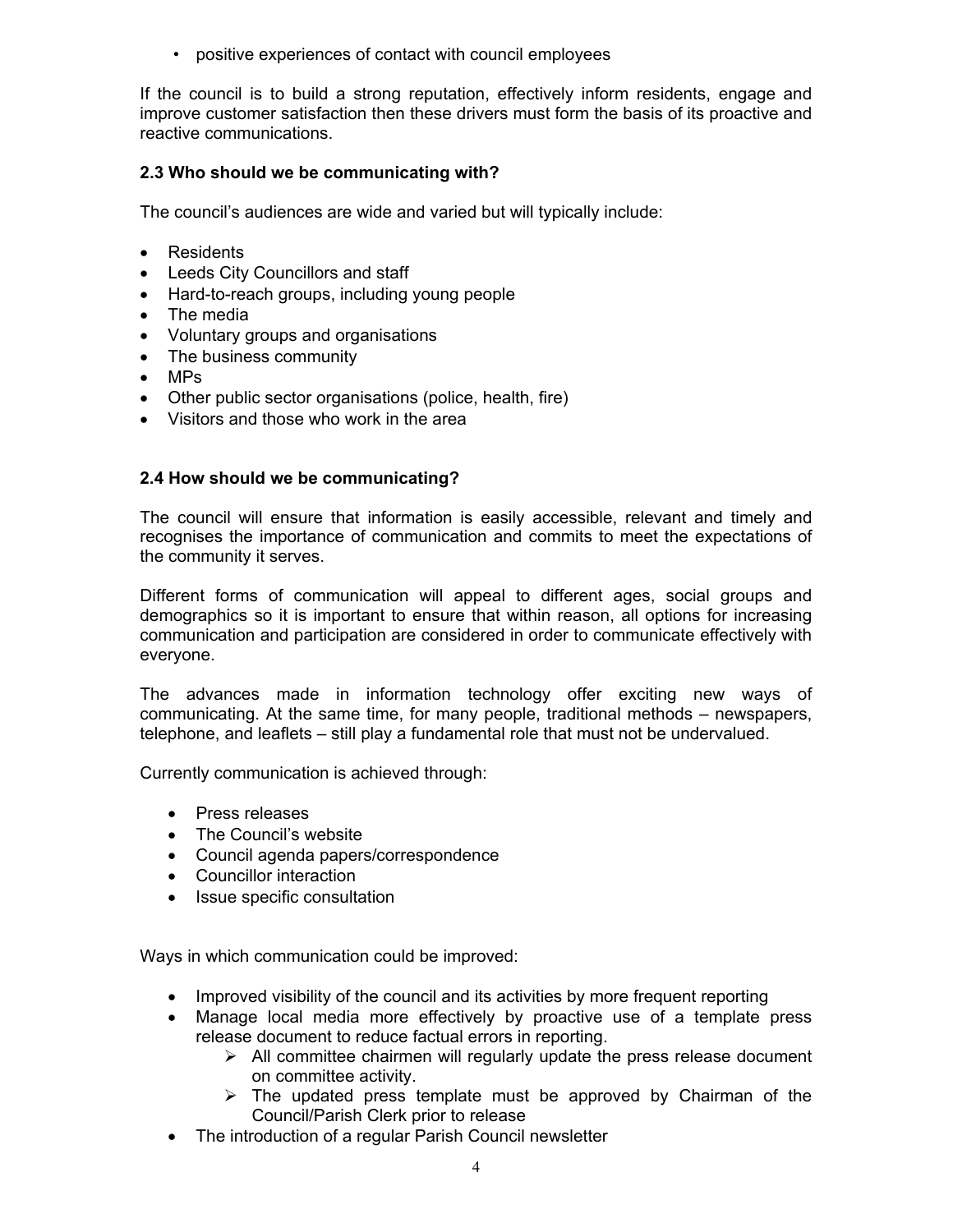- Improved communication, by means of regular meetings, with relevant Leeds City Councillors
- Continue to improve the council's website to make it more user friendly including capturing data for a communication database
- Use of social media
- Better promotion of the council's online presence
- Regular consultation with the community and feedback to them on subsequent analysis including actions resulting from the consultation. i.e. You said this and We did that.

#### **2.4.1 Press - manage the media more effectively**

The media plays a strong role in shaping perceptions of local government, so informed reporting is vital.

The Communities and Local Government report found people were most positive about their council in areas where the council had a good relationship with the local media. Whilst good relationships already exist, there is always room for improvement.

All communication to the media by councillors in their Rawdon Parish Council role must be sent to the Parish Clerk or the Chairman of the Council for approval.

Key points for effective management of media relations:

- Respond to journalists in full within a reasonable time
- Be helpful, polite and positive
- Never say "no comment"
- Ensure all statements or responses to hostile enquiries are cleared by the Parish Clerk or the Chairman
- Evaluate media coverage
- Issue timely and relevant press releases
- Pre-empt potential stories arising from council agendas/minutes by issuing proactive PR (where possible)
- Ensure all media contact is with the Parish Clerk or Chairman (or in their absence, the Vice Chairman) as per Standing Orders.

#### **2.4.2 Online presence - Improve the council's website**

The council's website is to be regularly updated and is as much as possible kept up to date.

It is important to work out strategies for keeping the website up to date and for ensuring good links with local businesses and community groups.

#### **2.4.3 More frequent and effective use of social media**

To investigate the use of social media, including Facebook and Twitter in order to promote the activities of the Council. If it is agreed that these are accepted methods of promotion of the Council's activities then a social media policy will be needed together with an agreement as to by whom and when messages will be posted.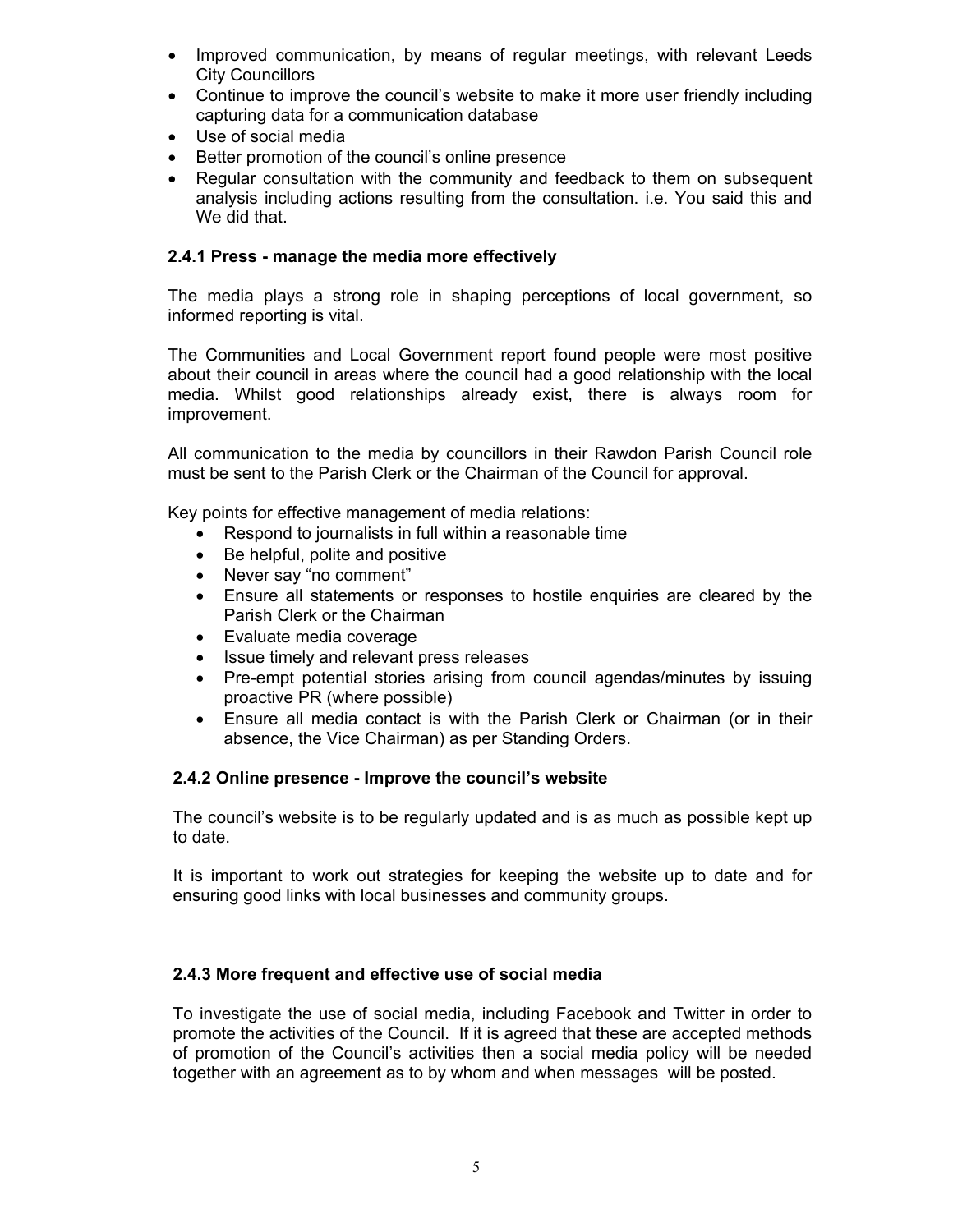#### **2.4.4 Better promotion of the council's online presence**

All communications should promote the Council's website if appropriate its social media accounts.

It is important to ensure that links to our website are provided from other key partners, especially Leeds City Council

#### **2.4.5 Public Consultation - Carry out regular and effective consultation**

At present, most of the council's consultation is by way of occasional questionnaires on specific subjects and members interaction with the public.

The council needs to establish means by which consultations will take place to cover all aspects of life in Rawdon so that a full understanding of the needs of the community is developed. An action plan and council priorities can then be developed, which will be reviewed annually. The in-depth consultation will be repeated every five years. This will help to ensure that the council is engaged, delivering relevant services and truly representing the needs of the community to other authorities/partners. The information obtained will also help to provide useful evidence in support of initiatives and funding bids.

In addition, regular (annual) consultation should be undertaken by councillors to gather public opinion on perception and satisfaction of the council and the work it does. The results of this consultation would also help to better understand the council's strengths and weaknesses and would help the council to measure the effectiveness of its work in general and this strategy specifically.

The consultations need to be developed in such a way that there is an opportunity for all members of the community to engage in the process. Therefore an analysis of the format of this consultation needs to be undertaken including:

- **Who** develop an understanding of the demographics of the community and
- **How** establish ways of communicating with each of these that best encourages their engagement in the process
- **What** consider what information is required and develop relevant means of achieving this whilst still being appropriate, accessible and engaging
- **Where** define the best locations for accessing and engaging with the different groups identified
- **When** develop a timetable for the consultation process including when it is intended to hold consultation 'events'

Once completed, strategies for delivering services and improvements where identified should be developed with annual consultations held to measure effectiveness of the council's activities and reputation and a review of the in-depth consultation every five years.

#### **2.5 Who (from the council) should be communicating?**

It is imperative that:

- all communication from the council is courteous, timely, professional, appropriate and reflects the decisions and policies of the council
- all individuals communicating on behalf of the council are aware that every piece of communication reflects on the reputation of the council in the community.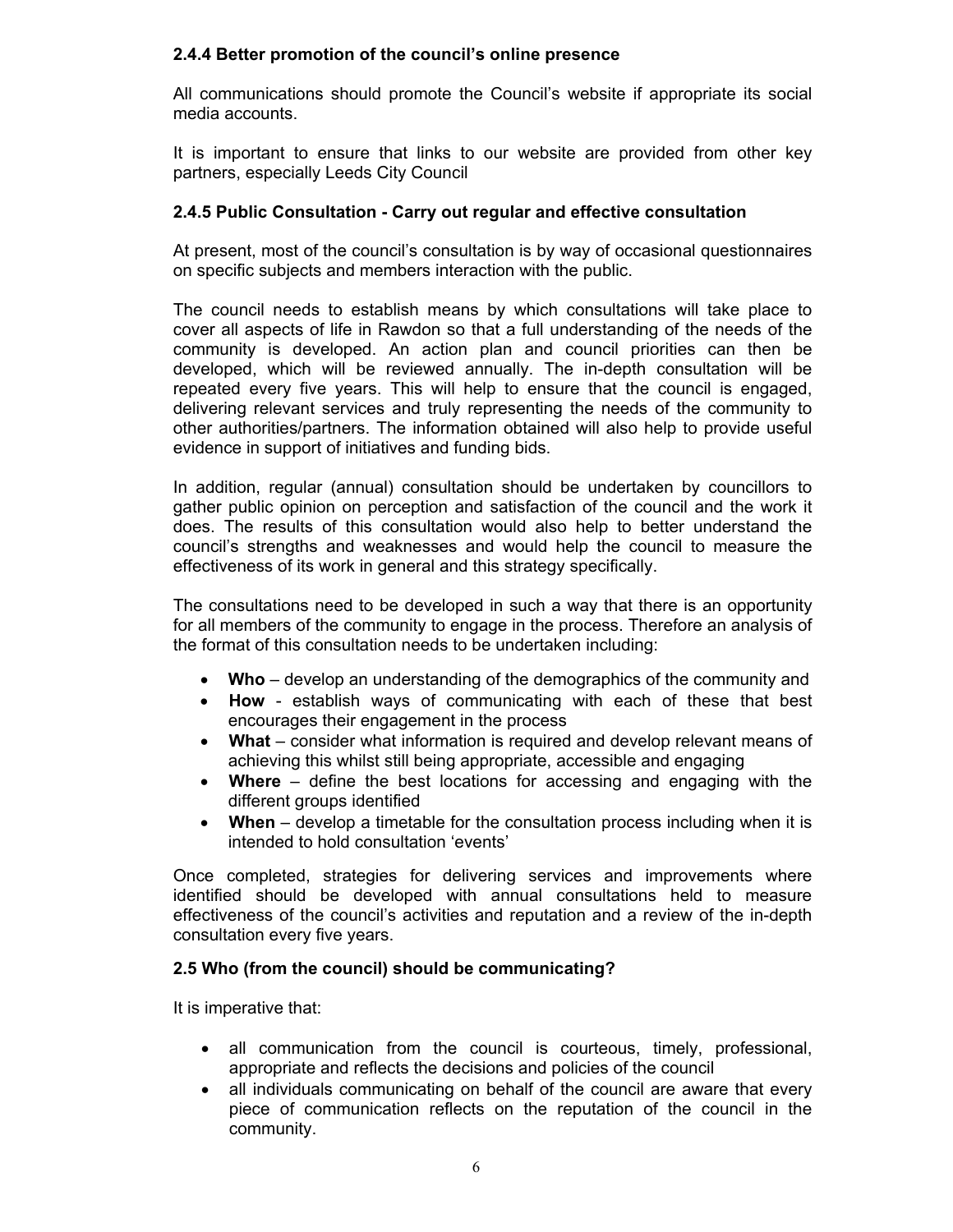Staff and councillors are ambassadors of the council and must remember this in all communications.

#### **2.5.1 Parish Clerk**

The Parish Clerk has overall responsibility for overseeing all communication with members of the community and outside bodies.

**Written communication**: all councillors and the Parish Clerk will be provided with a council email address which is to be used solely for the purpose of conducting council business.

The clerk is required to include a 'signature' as part of all email communication so that their name, position and contact information is provided.

When in doubt about how to respond to an enquiry, the guidance of the parish clerk will be sought.

**Verbal communication**: members of staff will be required to communicate on a regular basis with the community as part of their duties. It is imperative that staff handle all such communication with courtesy and professionalism at all times.

Any member of staff who is unsure of how to handle difficult, angry or vexatious complainants will be provided with the necessary training to ensure a positive outcome from such situations.

#### **2.5.2 Councillors**

Elected members will be regularly approached by members of the community as this is part of their role. How enquiries from the public are dealt with by councillors will reflect on the council. Enquiries may be in person, by telephone, letter or email.

At no time should councillors make any promises to the public about any matter raised with them other than to promise to investigate the matter. All manner of issues may be raised, many of which may not be relevant to the parish council. Depending on the issue raised it may be appropriate to deal with the matter in the following ways:

- refer the matter to the parish clerk who will then deal with it as appropriate
- request an item on a relevant agenda
- investigate the matter personally, having sought the guidance of the parish clerk

All communication *must* be responded to and the correspondent kept appraised of progress. The procedure for doing so is as follows:

- 1. having received an enquiry/complaint, the councillor should acknowledge receipt (if in writing) and advise of what action is intended to be taken
- 2. advise when that action has been taken and what to expect next (ie a response is now awaited from (a third party)
- 3. report back on the outcome of the enquiry or ensure that either the third party or the parish clerk will/has report(ed) back on the matter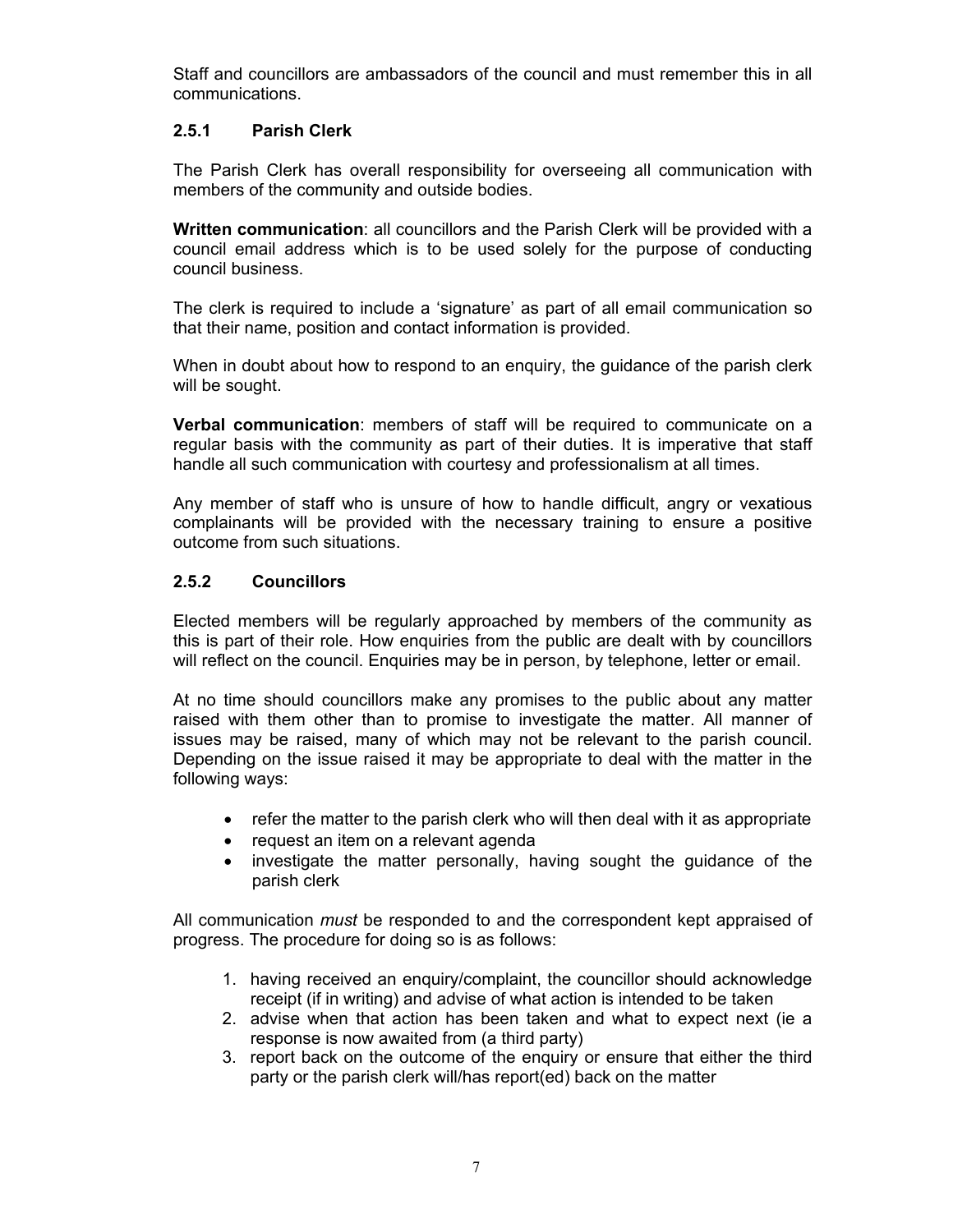Councillors must ensure that any all communication with the public on council related matters reflects the decisions and policies of the council regardless of the councillors own views on any subject.

Any and all enquires by the media should be referred immediately to the parish clerk or chairman of the council.

#### **3.0 Evaluation**

It is extremely important that the council measures the success of this strategy so that it may inform any future plan. A benchmark of the current state will be required.

What communication improvements can we measure?

- Media's assessment of Rawdon Parish Council's communication coverage
- Raised awareness of the Parish Council and the services it provides
- Attitudes of all stakeholders towards Rawdon Parish Council
- Participation and engagement with Council projects, initiatives and consultation processes
- Increased attendance at Public meeting and organized events.

How will we do this?

- Consultation with residents perception and satisfaction surveys
- Measure press coverage for saturation and against press releases for content usage
- Hits on website
- Number of Likes and Followers on Social Networking sites (if applicable)

-------------------------------------------------------------------------------------------------------------------------

This Policy was approved at a meeting of the Parish Council.

Clerk of the council……………………………………………...

Date………..………………………………………………………

Date of next review ……………………………………………..

I hereby confirm that I have received this policy which forms part of the terms of my employment: